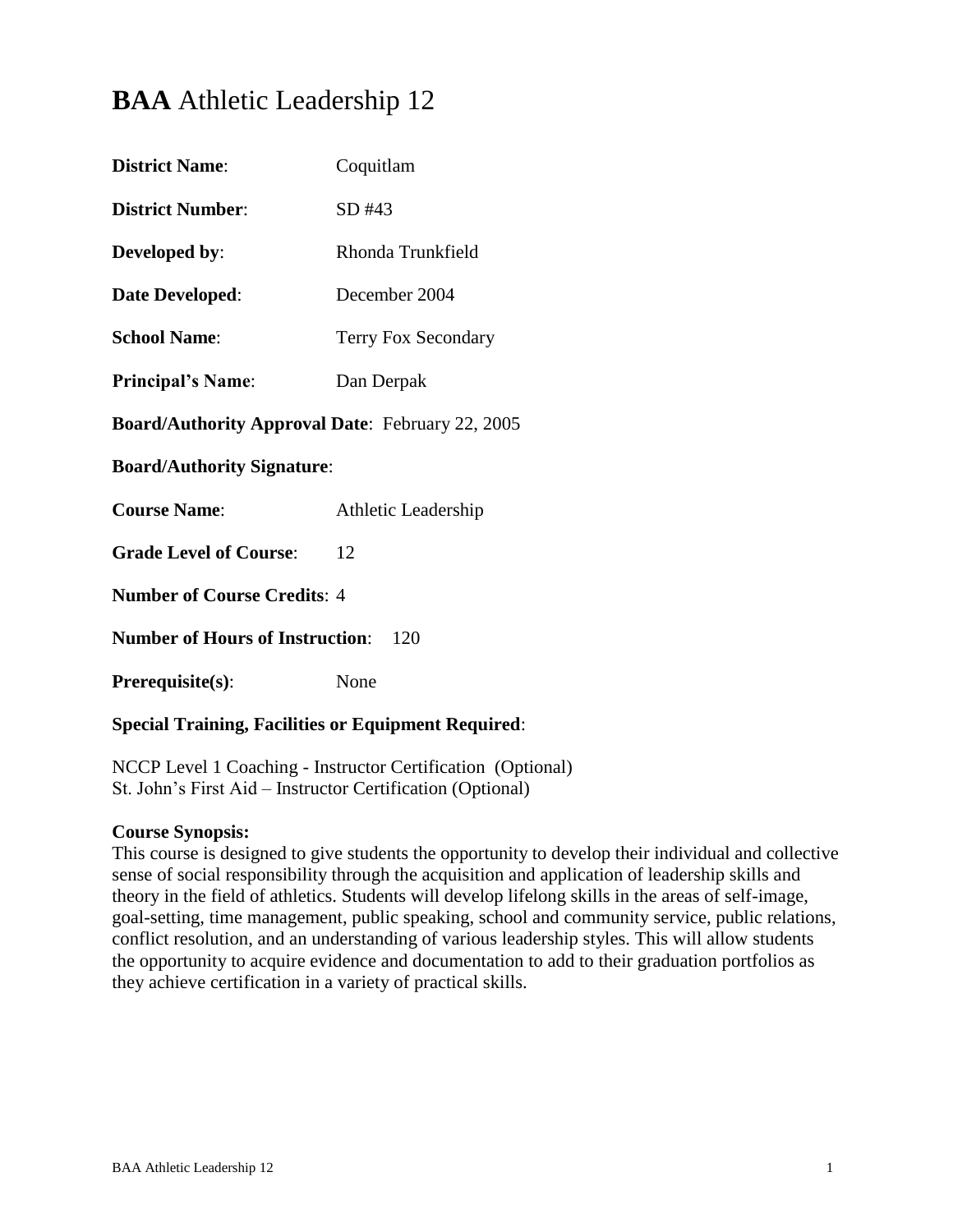# **Rationale**:

The development of leadership capacity in secondary students is a key element to the culture and organization of schools. Students should be given the opportunity to develop leadership skills as part of their education. The participants in this course will make valid contributions to both the school and local community in the process of understanding the nature of successful student leadership in the area of athletics. Leadership opportunities will aid in preparing students for the challenges the next century will present to them.

| <b>Unit/Topic</b> | <b>Title</b>                                      | <b>Time</b> |
|-------------------|---------------------------------------------------|-------------|
| Unit 1            | Leadership Theories, Styles and Traits            | 8 hours     |
| Unit 2            | Understanding Self and Others                     | 8 hours     |
| Unit 3            | <b>Athletic Management</b>                        | 8 hours     |
| Unit 4            | <b>Athletic Training</b>                          | 10 hours    |
| Unit 5            | <b>Nutrition and Health Concerns for Athletes</b> | 8 hours     |
| Unit 6            | <b>Certification Programs in Athletics</b>        | 18 hours    |
| Unit 7            | Practical Work in the Field                       | 60 hours    |
|                   | <b>Total Hours</b>                                | 120 hours   |

### **Organizational Structure**: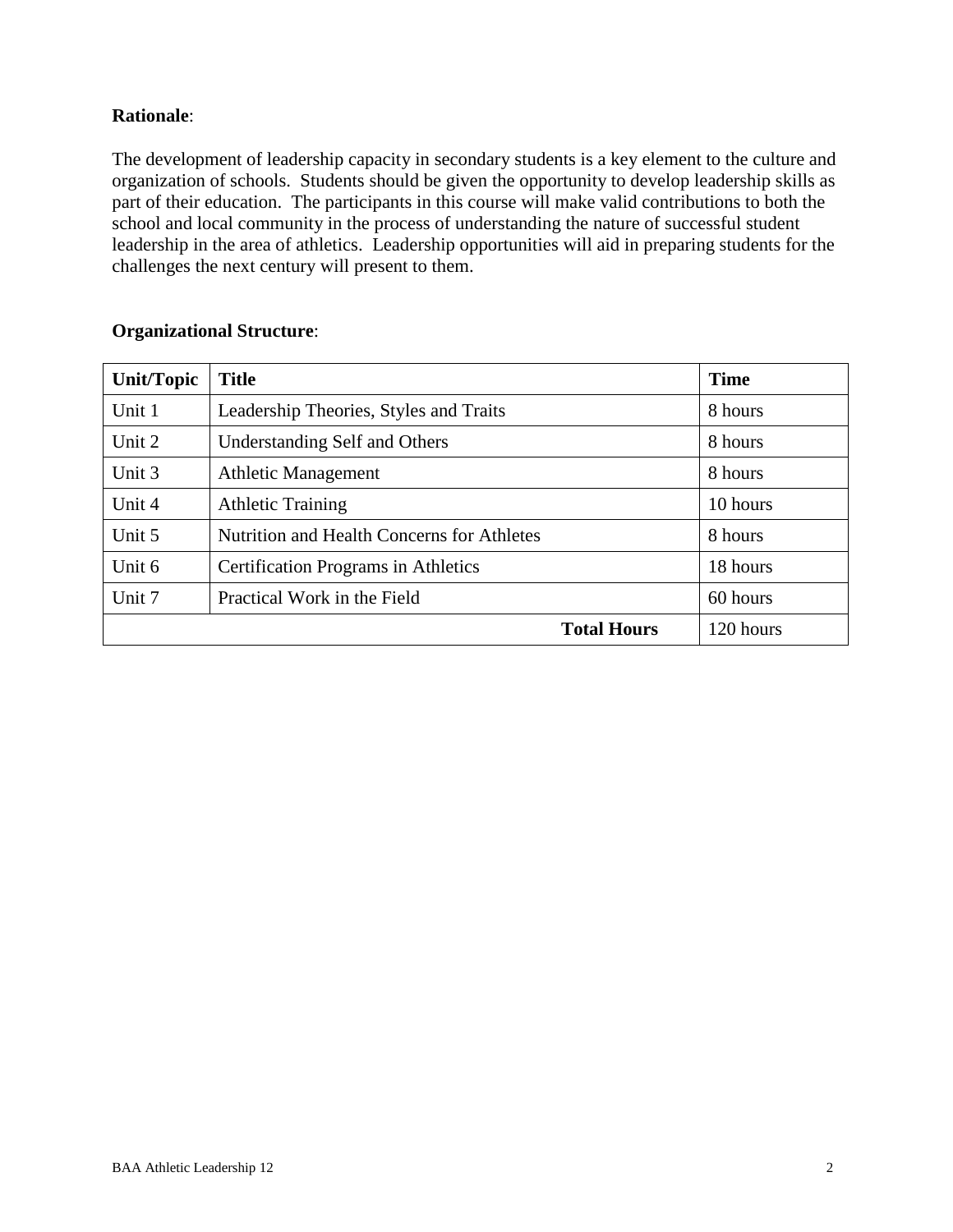#### **Unit/Topic/Module Descriptions:**

#### **Unit 1**: **Leadership Theories, Styles and Traits: 8 Hours**

In this unit students will explore the beginning foundations of leadership and examine various leadership models. They will become familiar with the importance of leadership in a variety of situations and be provided with examples of different leadership styles and traits.

#### **Topics covered:**

What is Leadership? Team Leadership Leadership Styles and Traits Leadership Theories

#### **Curriculum Organizer - Knowledge acquisition**

*It is expected that students will:*

 explore and evaluate certain theories on Leadership and their sociological applications to groups.

# **Curriculum Organizer - Application of leadership skills and theory**

*It is expected that students will:*

- demonstrate understanding of the importance of leadership training in today's world.
- demonstrate understanding of the dynamics of team leadership.
- identify leadership traits, qualities and personalities.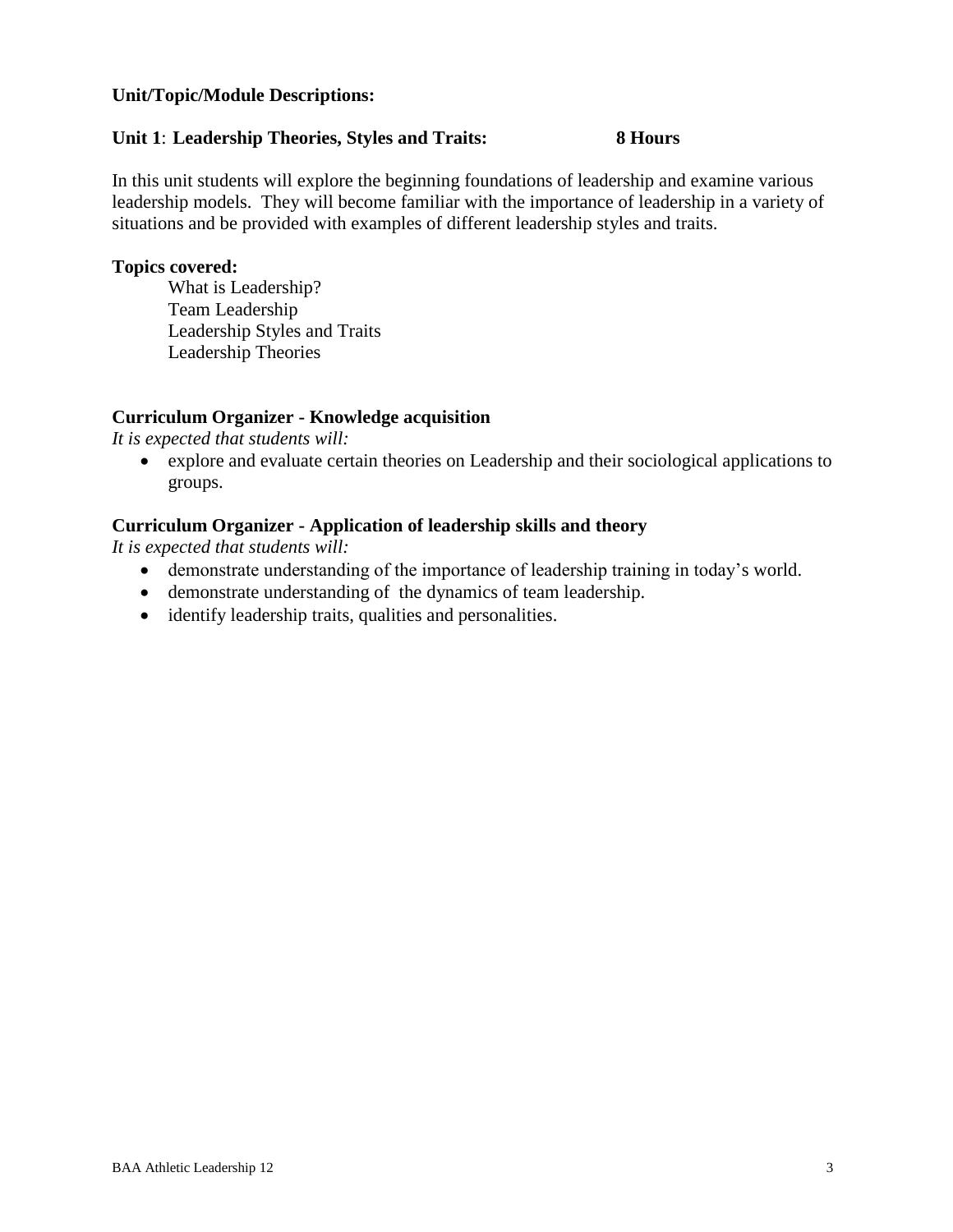### **Unit 2:Understanding Self and Others 8 Hours**

#### **Topics:**

**Organization** Association Education Communication **Motivation** Visualization Determination Conflict Resolution

# **Curriculum Organizer - Knowledge acquisition**

*It is expected that students will:*

- describe the role of education and life-long learning in one's future.
- demonstrate understanding of the importance of time management and detail when in a leadership position.
- demonstrate understanding of the relationship between association and leadership roles.
- describe techniques to over-come obstacles in order to practice determination as part of their plan to achieve their individual and group goals.
- demonstrate understanding of the steps to resolve conflict when it arises in group situations.

# **Curriculum Organizer - Application of leadership skills and theory**

*It is expected that students will:*

- apply organizational techniques that can be implemented daily.
- apply visualization techniques to help them achieve goals.
- demonstrate understanding of various aspects of communication for positive successful leadership.
- demonstrate understanding of the theories of human motivation and how it applies to group of individuals working together towards a common goal.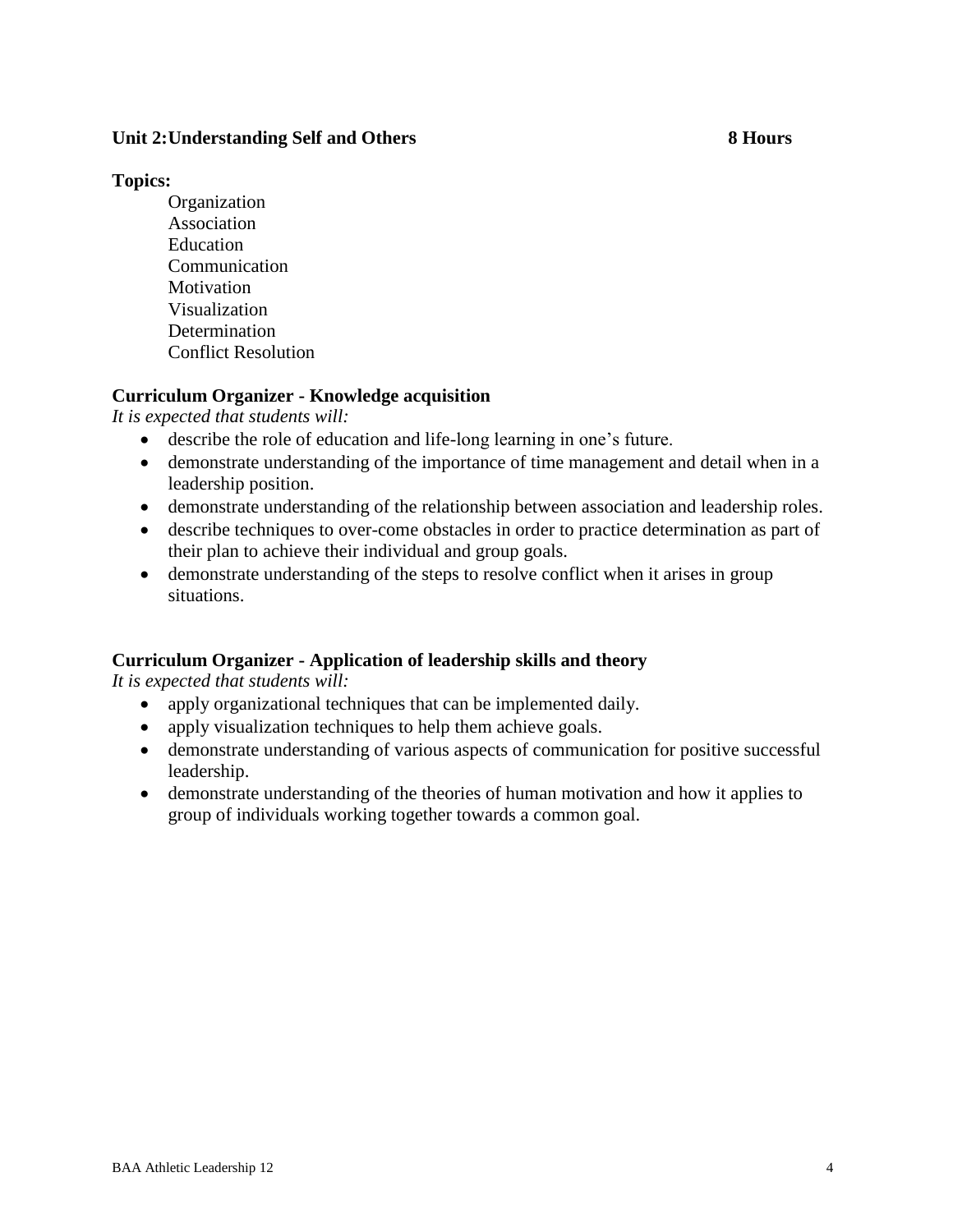#### **Unit 3**:**Athletic Management and Principles 8 Hours**

#### **Topics covered:**

Team Management Building Character through Sports Facility Management Event Management Recognition Strategies

### **Curriculum Organizer – Knowledge acquisition**

*It is expected that the students will:*

- define the term athlete within the context of society and schools
- describe and demonstrate understanding of how character can be built through participation in sports programs

### **Curriculum Organizer – Application of leadership skills and theory**

*It is expected that the students will:*

- demonstrate an understanding of planning and implementing various events.
- develop and demonstrate a practical understanding of the management duties required to assist an athletic team during their season of play.
- develop and demonstrate a practical understanding of the safety needs in a playing environment for athletes.
- develop and demonstrate a practical understanding of the facility requirements for an athletic event.

# **Curriculum Organizer – Social responsibility**

*It is expected that the students will:*

- describe the importance of recognition practices.
- implement recognition programs and strategies for athletes, coaches and volunteers.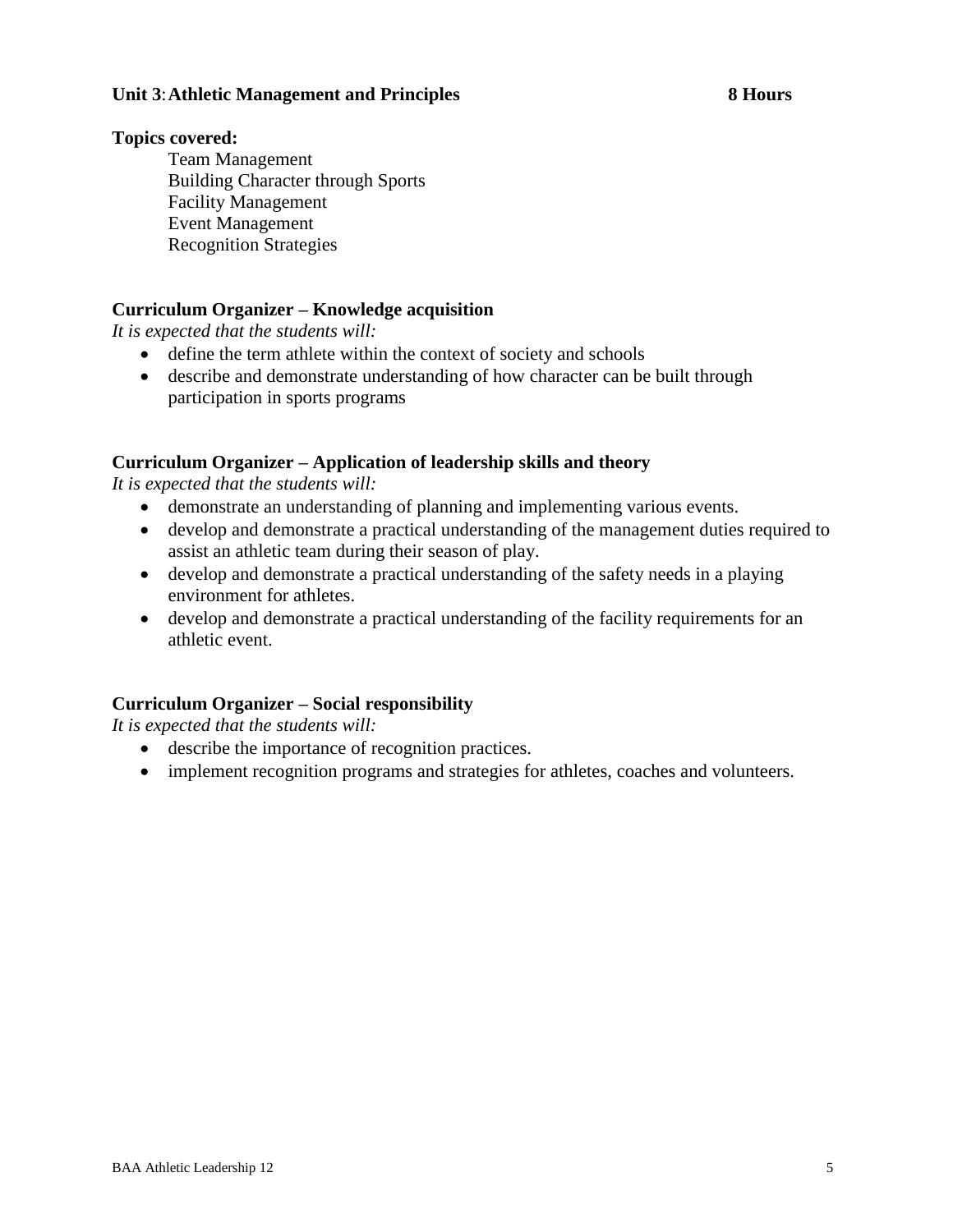#### **Unit 4**: **Athletic Training 10 Hours**

#### **Topics covered:**

Basic First Aid and CPR Taping Techniques Team Medical Kits

#### **Curriculum Organizer – Knowledge acquisition**

*It is expected that the student will:*

- complete a Basic First Aid and CPR certification program to acceptable level of proficiency
- demonstrate an understanding of the organization and management of team medical kits

#### **Curriculum Organizer – Application of leadership skills and theory**

*It is expected that the students will:*

- participate as First Aid Attendants at home athletic events
- assess the correct method in taping an ankle
- assess the correct method in taping a knee
- assess the correct method in taping a wrist
- assess the correct method in taping fingers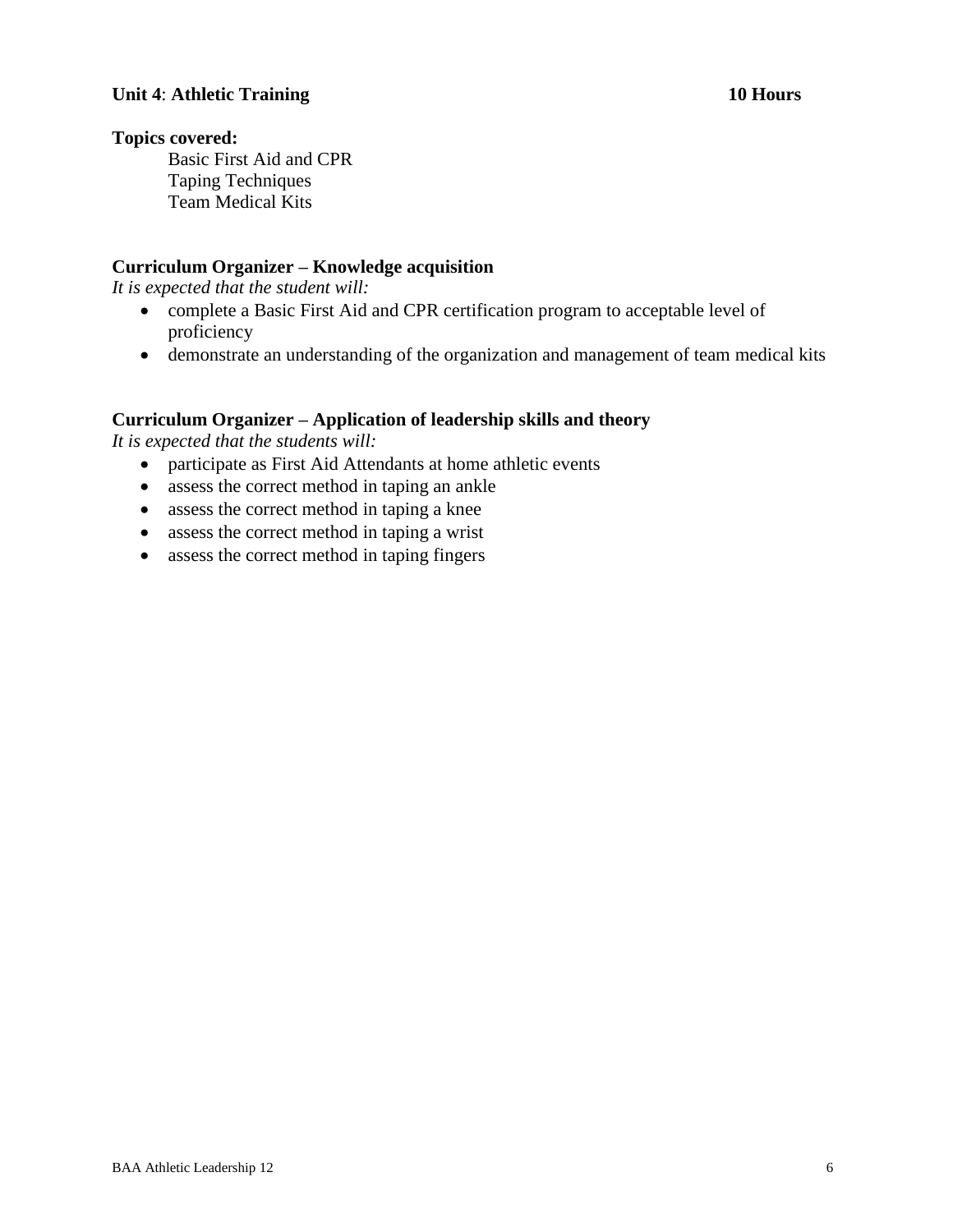### **Unit 5: Nutrition and Health Concerns for Athletes 8 Hours**

#### **Topics covered:**

Healthy Eating from the Canada Food Guide Diet Fads and Media Influence Health Issues That Face Athletes

#### **Curriculum Organizers – Knowledge acquisition**

*It is expected that students will:*

- develop an understanding of steroid use in athletics
- develop an understanding of healthy eating according to the Canada Food Guide
- develop an understanding of media influence and healthy eating

### **Curriculum Organizer – Application of leadership skills and theory**

*It is expected that students will:*

research and report various health issues that affect athletes today.

### **Curriculum Organizer – Social responsibility**

*It is expected that the students will:*

 explore current diet fads and demonstrate an understanding of their impact on healthy eating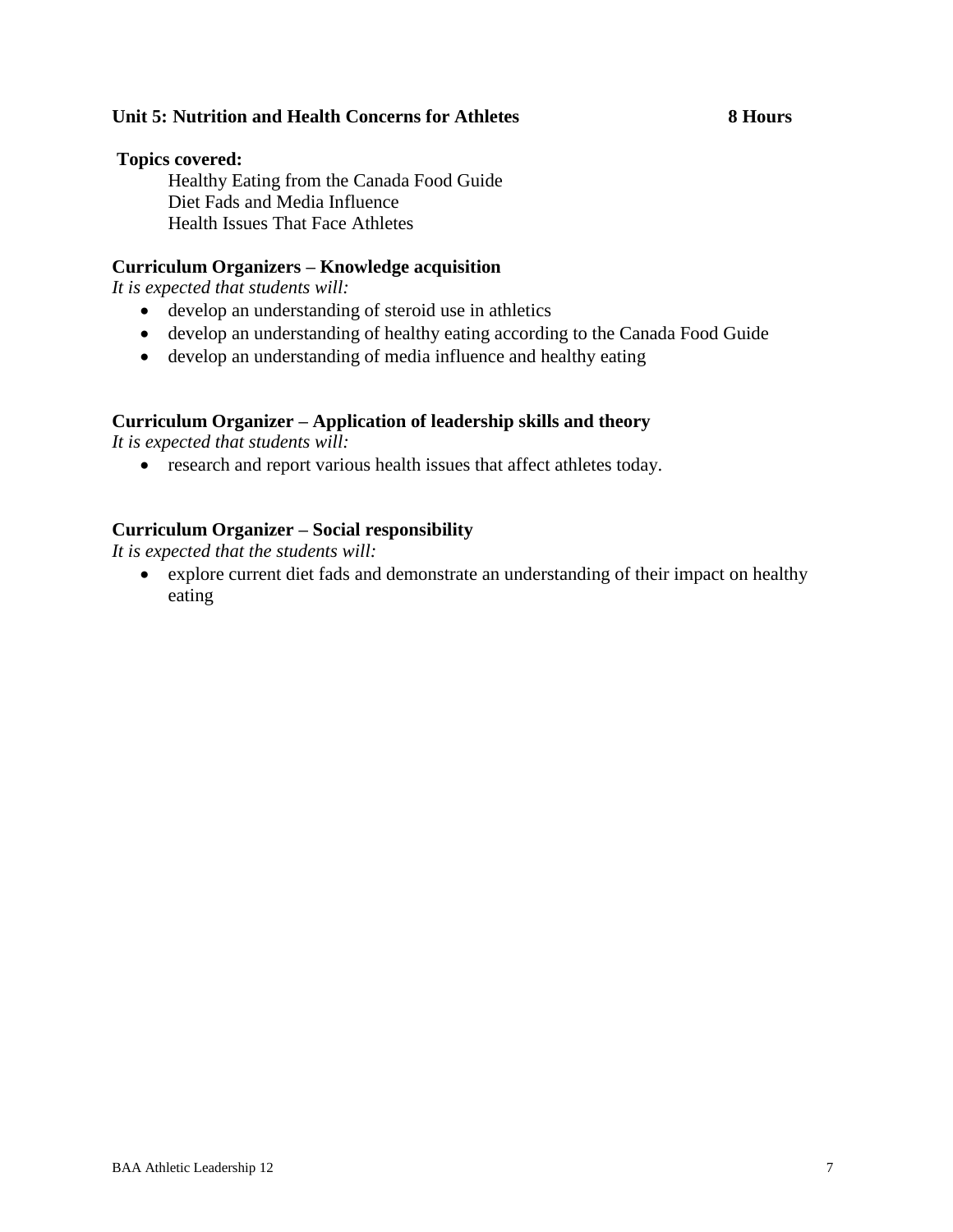#### **Unit 6: Certification Programs in Athletics 18 Hours**

**Note:** Students will complete at least one of the following certification programs.

#### **Curriculum Organizer – NCCP Level 1 Certification**

*It is expected that the students will:*

complete the NCCP Level 1 provincial certification program to a minimum competency.

### **Curriculum Organizer – Volleyball Level 1 Referee**

*It is expected that the students will:*

 complete the Volleyball Level 1 Referee provincial certification program to a minimum competency.

### **Curriculum Organizer – Basketball Level 1 Referee**

*It is expected that the students will:*

 complete the Basketball Level 1 Referee provincial certification program to a minimum competency.

# **Curriculum Organizer – Tennis Instructor**

*It is expected that the students will:*

 complete the Instructor Level provincial certification program to a minimum competency.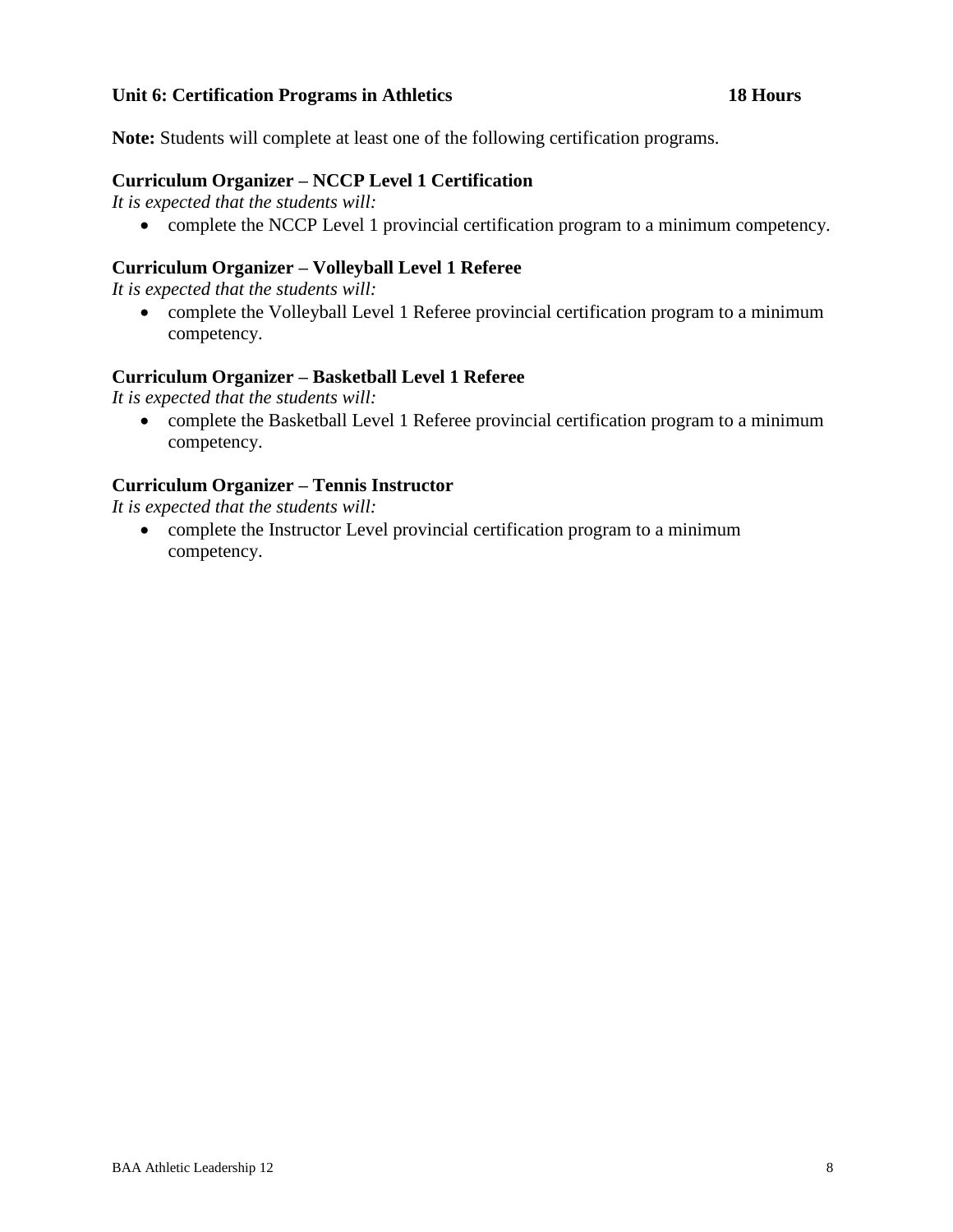# **Curriculum Organizer – Application of leadership skills and theory**

*It is expected that students will:*

• apply knowledge and skills from theory into practice in various areas of athletics. These areas would include: team management, minor and major officiating, coaching, event management, athletic administration and athletic training.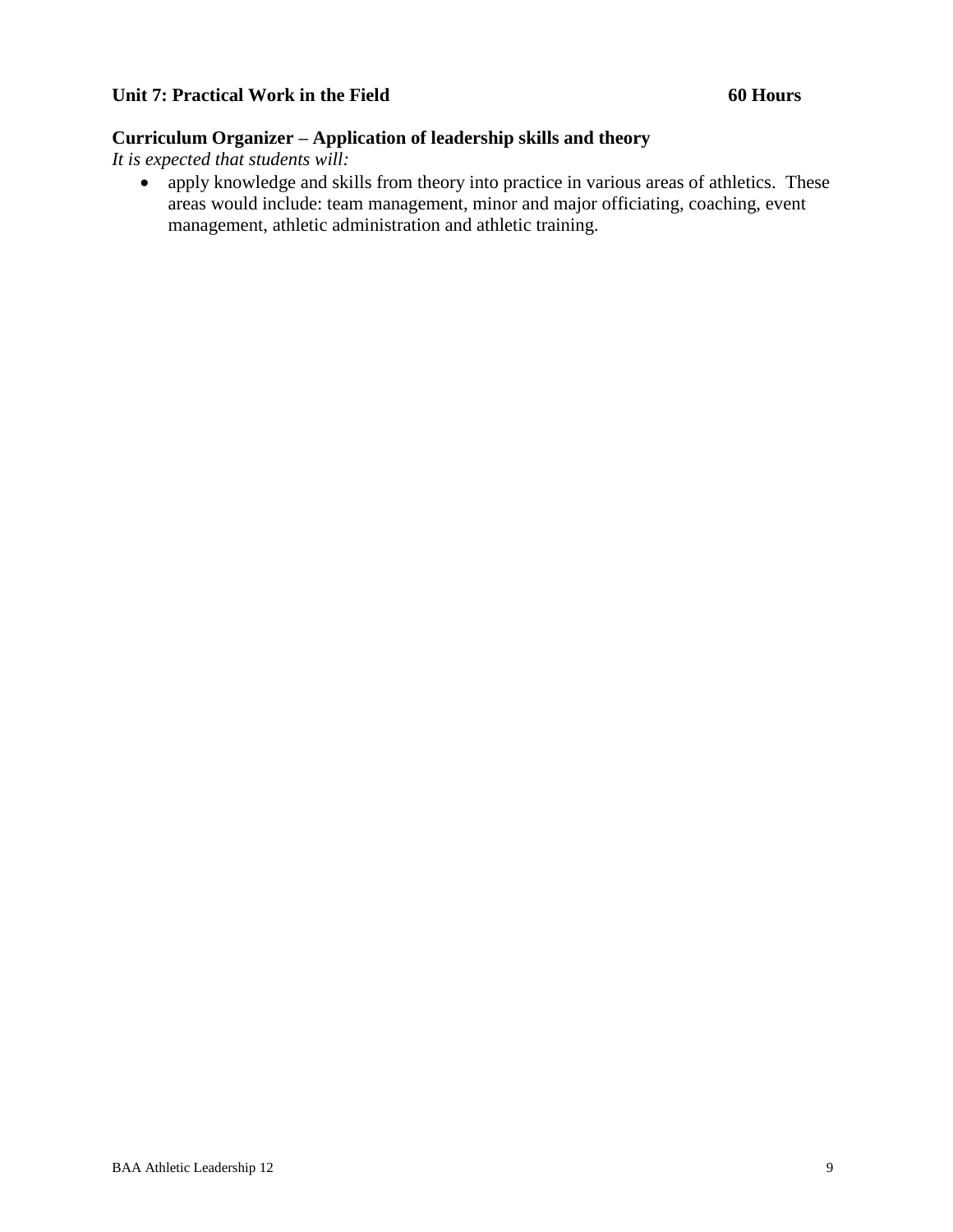# **Instructional Component**:

Written Assignments Readings and Reflections Individual and Group Projects Professional Speakers Videos Internet Research Practical Experience (60 hours)

#### **Assessment Component:**

- Effective formative assessment via:
	- o Clearly articulated and understood learning intentions and success criteria
	- o Questions posed by students, peers and teachers to move learning forward Discussions and dialogue
	- o Feedback that is timely, clear and involves a plan
	- o Students are resources for themselves and others peer and self-assessment
	- o Student ownership

Formative assessment used to adapt learning experiences and inquiry plans on an on-going basis to meet specific learning goals.

Development, awareness and action, based upon metacognition intended to lead to learner independence and self-coaching.

Summative Assessment:

Summative assessments will be determined as students demonstrate proficiency/mastery toward particular learning outcomes. Summative assessments and final grades will reflect the following:

- Students will work collaboratively with the teacher to determine summative achievement on assignments and letter grades based upon dialogue, and evidence of learning
- Behaviour and work habits will NOT be included when determining letter grades
- Marks will not be deducted for late work
- Extra credit and bonus marks will not be awarded
- Plagiarizing will not result in reduced marks/grades –the student will be required to demonstrate their learning authentically
- Attendance will not be considered toward letter grade
- Only individual learning demonstrated –no group marks will be used to determine grades
- Letter grades will reflect learning towards the learning outcomes articulated above
- Letter grades will be based upon criteria provided/agreed upon toward the learning outcomes
- Letter grades will be determined in relation to the learning outcomes not in comparison to the achievement of other students